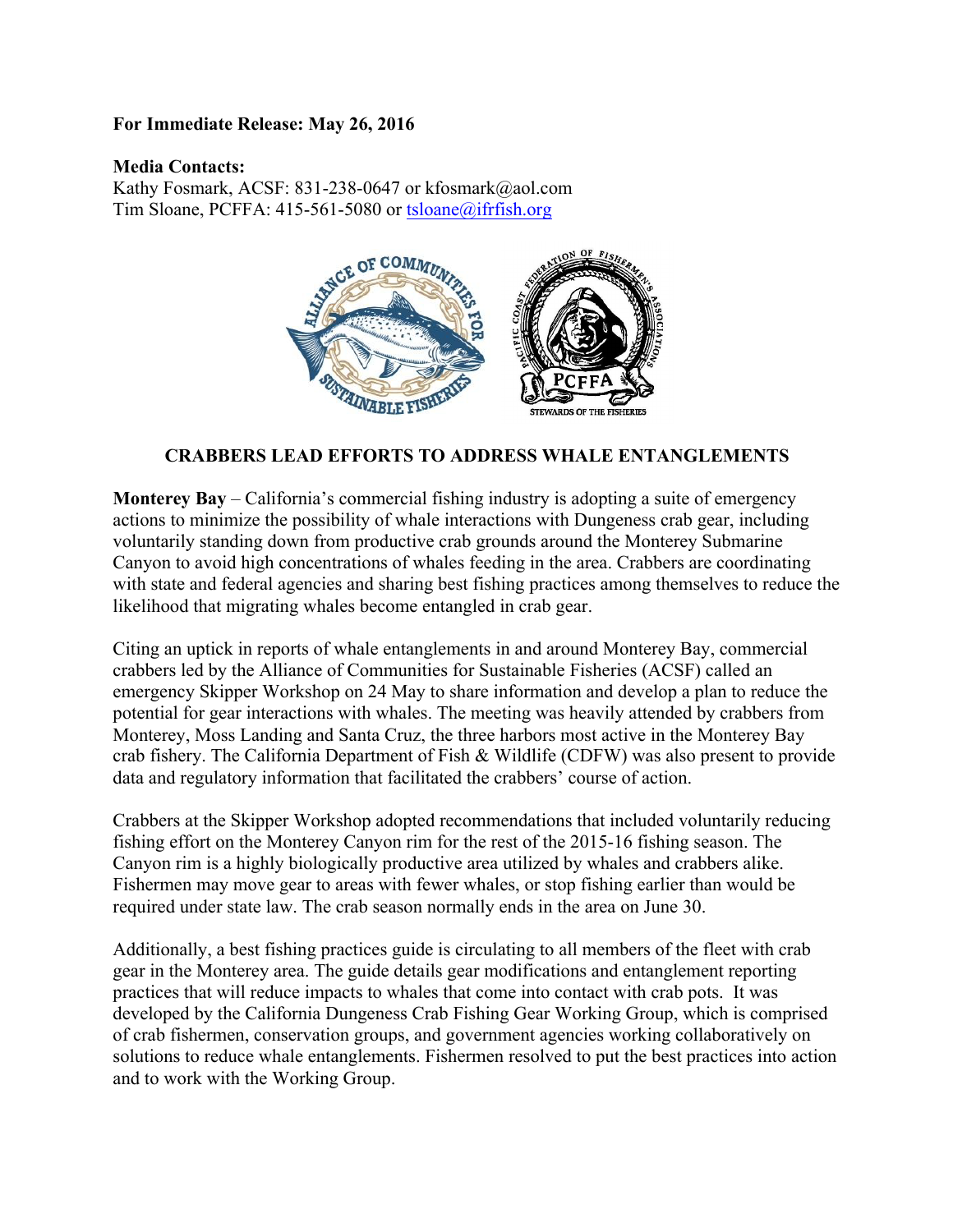"Crabbers are the first to recognize the need for preventing whale entanglements, and are in the best position to report and mitigate interactions that do occur," said Kathy Fosmark, co-chair of the ACSF. "However, it's incumbent on us to step up to the plate when, despite our best efforts, bad things happen. The fleet is willing to do what it takes, including voluntarily standing down from some of our most productive fishing areas, to make sure this fishery remains sustainable and marine mammals remain safe."

"It's not surprising to see the crab fleet take ownership of this issue and try to find a solution," said Tim Sloane, executive director of the Pacific Coast Federation of Fishermen's Associations. The measures they've adopted to reduce entanglements reflect their unparalleled knowledge of the ocean and the fishery, and that's why they're going to be effective."

"Our state's crab fleet have proven time and time again that they will take the necessary steps to ensure the long term sustainability of the Pacific and the marine mammals who call the California coast home," said Senator Mike McGuire (D-North Coast). "The recent increase in entanglements is deeply troubling for all involved in this issue. I applaud the fishermen for being proactive with this important first step and we hope to solve this growing challenge once and for all by passing SB 1287, which will create a statewide program to remove old or lost crab gear from the ocean. We have to take these necessary steps to protect whales and keep our ocean clean."

Senate Bill  $1287 -$ The Whale Protection & Crab Gear Retrieval Act – would create a regulatory program with that would allow fishermen to retrieve Dungeness crab fishing gear that is lost or misplaced after the crabbing season closes. Lost gear can create interaction hazards for both marine mammals and salmon fishermen, whose lines can tangle with untended crab lines.

Reports of entangled whales in the Monterey Bay have increased over the past weeks as whale migrations pick up and the Summer whale watching season begins in earnest. Additionally, there are more crab fishermen on the water and looking out for entanglements than is usual at this time of year, due to the delay in the opening of the Dungeness season because of concerns over domoic acid. Crabbers who struggled through the fishery closure have only a few weeks to recover losses incurred during this shortened fishing season, but the fleet remains committed to protecting the environment.

Crabbers in Monterey and statewide will continue to work with CDFW, NOAA Office of Protected Resource, the conservation community, the California Dungeness Crab Fishing Gear Working Group, and all other interested stakeholders to seek effective mitigation measures that reduce the fishery's impacts on marine mammals.

ACSF represents the Monterey, Moss Landing, Santa Cruz, Port San Luis and Pillar Point fishing communities and harbors and was formed to allow for an organized community voice for fishing and fisheries in response to current and future state and federal legislation that affects fishing, fisheries, and attendant coastal and marine environments. ACSF's areas of interest is to include a wide body of constituents' needs, specifically: all people who fish, all public or private agencies with an interest in fishing, all non-profit marine protection agencies, and any persons